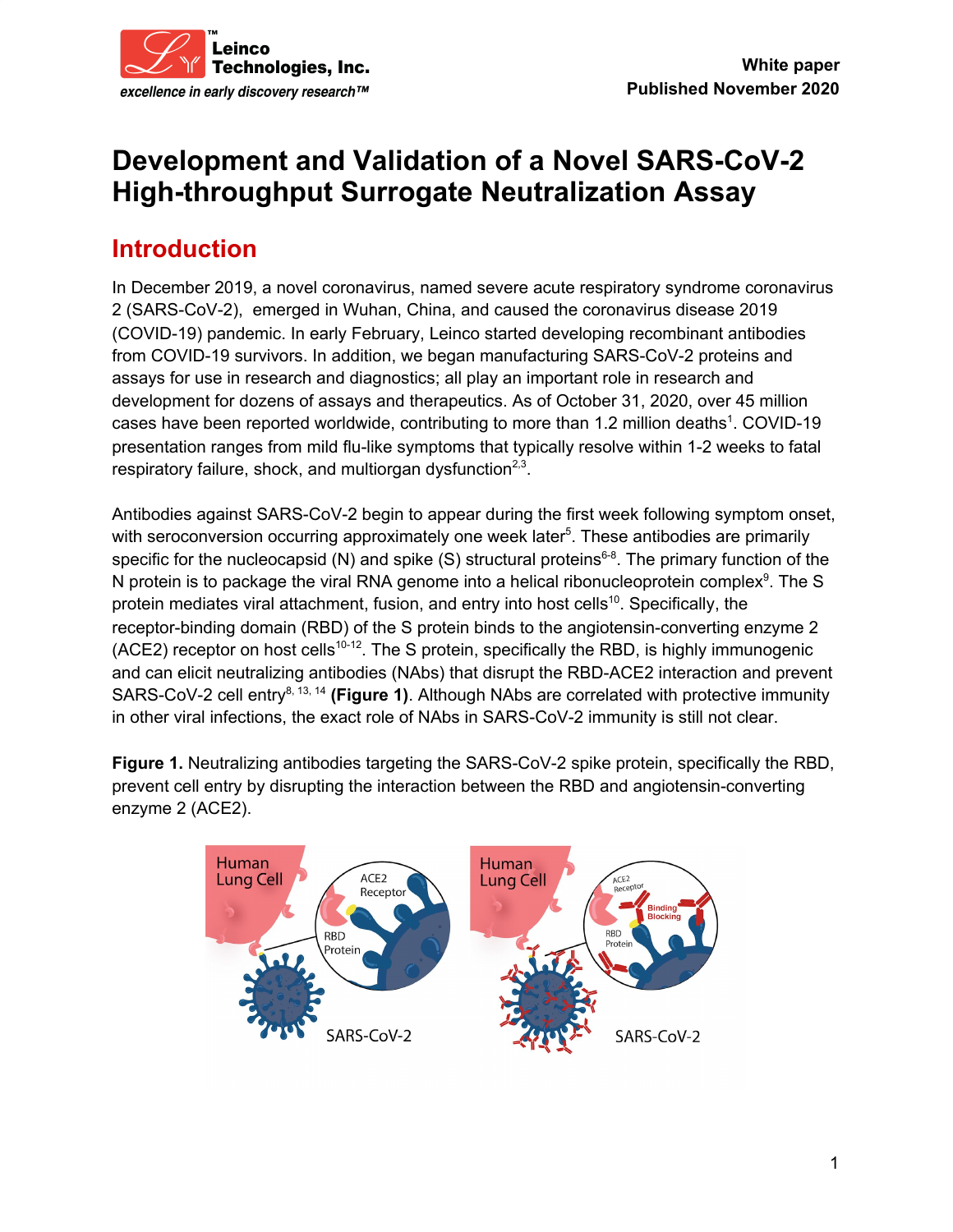

excellence in early discovery research™

Several diagnostic tests are available to detect active SARS-CoV-2 infection, including molecular diagnostic and viral antigen tests. In addition, serological assays are available that detect serum antibodies against SARS-CoV-2 in individuals who have an active or have had a prior infection and developed an adaptive humoral immune response. These serological assays detect antibodies targeting the N and S proteins, although evaluating the anti-SARS-CoV-2 RBD antibodies has been shown to be the most reflective and sensitive indicator of past SARS-CoV-2 infection<sup>15</sup>. While the N protein elicits binding antibodies, these antibodies are primarily not neutralizing. It is the NAbs that are the protective antibodies. Live virus neutralization assays, including the plaque reduction neutralization test (PRNT) and focus reduction neutralization test (FRNT), are the standard methods of evaluating NAbs. These assays are laborious, require biosafety level 3 containment facilities, and take several days to complete. More rapid, thigh-throughput assays that measure NAbs are essential for monitoring the levels of protective antibodies present in infected patients or vaccinated subjects.

Convalescent plasma from recovered COVID-19 patients has been used as a treatment option in patients with COVID-19 infection. Data from clinical studies are conflicting with some studies showing a reduction in viral loads and increased survival<sup>4</sup>, while others show convalescent plasma offering little clinical benefit. These conflicting results may reflect the fact that the plasma used in these clinical trials was not adequately screened for the presence of high titer NAbs; thus protective levels of NAbs were not achieved in treated patients. Current FDA guidelines recommend measuring the NAb titers in convalescent plasma and indicate that donor plasma should have a NAb titer of greater than or equal to  $1:160^{16}$ . Rapid, high-throughput screening assays for selecting convalescent plasma containing protective levels of antibodies are not available. Furthermore, the correlation of traditional serologic assays with NAb titers is still unknown. Therefore, a high-throughput, easy-to-use, surrogate neutralization assay that correlates with live virus neutralization testing is urgently needed to identify convalescent plasma with potent anti-SARS-CoV-2 NAbs for efficiently treating patients with COVID-19. Additionally, with the advent of vaccines, it is imperative to have a high-throughput assay that could evaluate the adequacy of one's response to the vaccine and mounted protective antibodies.

#### **Principles of the ImmunoRank TM Assay**

ImmunoRank™ is an ELISA-based assay that allows semi-quantitative detection of anti-SARS-CoV-2 RBD NAbs of all isotypes in plasma or serum. Unlike other neutralization assays, which require live virus, ImmunoRank™ uses purified RBD and ACE2 to mimic the virus-host interactions, allowing rapid detection in standard research or clinical diagnostic labs that do not have a Biosafety Level 3 (BSL3) rating.

The ImmunoRank<sup>™</sup> test kit contains all the reagents needed to detect anti-SARS-CoV-2 NAbs. This includes one ELISA plate pre-coated with recombinant human ACE2. In a separate incubation plate, recombinant RBD conjugated to horseradish peroxidase (RBD-HRP) is incubated with plasma or serum samples in question. When added to the pre-coated ELISA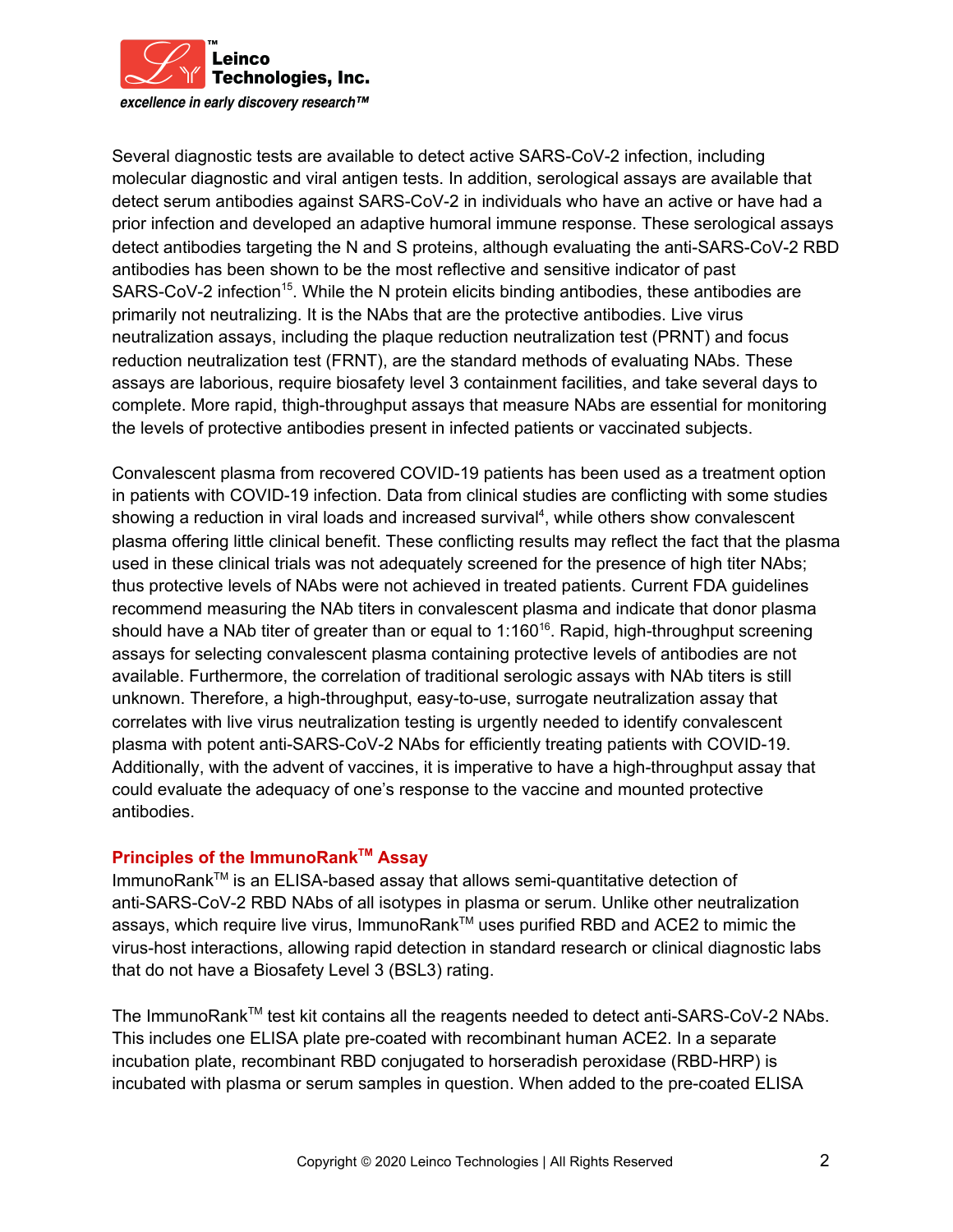

plate, the RBD-HRP will bind to ACE2 in the absence of NAbs, resulting in a change of color upon the addition of a chromogenic substrate **(Figure 2)**. If the sample contains NAbs, they will bind to the RBD-HRP and block RBD-ACE2 binding, resulting in a reduced change of color upon the addition of a chromogenic substrate. Therefore, the intensity of the color is inversely proportional to the concentration of NAbs. The less intense the color, the more NAbs present in the sample.

**Figure 2.** Detection of anti-SARS-CoV-2 RBD neutralizing antibodies using ImmunoRank<sup>™</sup>. ELISA well A shows antibodies bound to SARS-CoV-2 RBD, preventing binding to ACE2, indicating no color. ELISA well B shows SARS-CoV-2 RBD bound to immobilized ACE2, indicating a blue color.



# **ImmunoRank TM Preparation and Workflow**

### **Specimens**

Both natural and contrived positive plasma specimens were used to validate the ImmunoRank™ assay. Contrived positive samples were made by spiking negative human plasma collected prior to the COVID-19 outbreak (December 1, 2019) with a cocktail of human recombinant monoclonal antibodies (IgG<sub>1</sub>) sequenced from plasma B cells of COVID-19 survivors that tested positive for anti-SARS-CoV-2 RBD antibodies.

### Procedure

NAbs were quantified using ImmunoRank™, according to Leinco's product insert (Figure 3). 60uL of RBD-HRP was added into each well of the incubation plate, followed by 60uL of controls and test samples. After a 30 min incubation at room temperature and shaking at 300rpm, 100uL from each well was transferred from the incubation plate to the test plate containing immobilized recombinant human ACE2. The plate was incubated without shaking for 30 minutes at 37°C, followed by a total of four washes with 300uL of wash buffer. 100uL of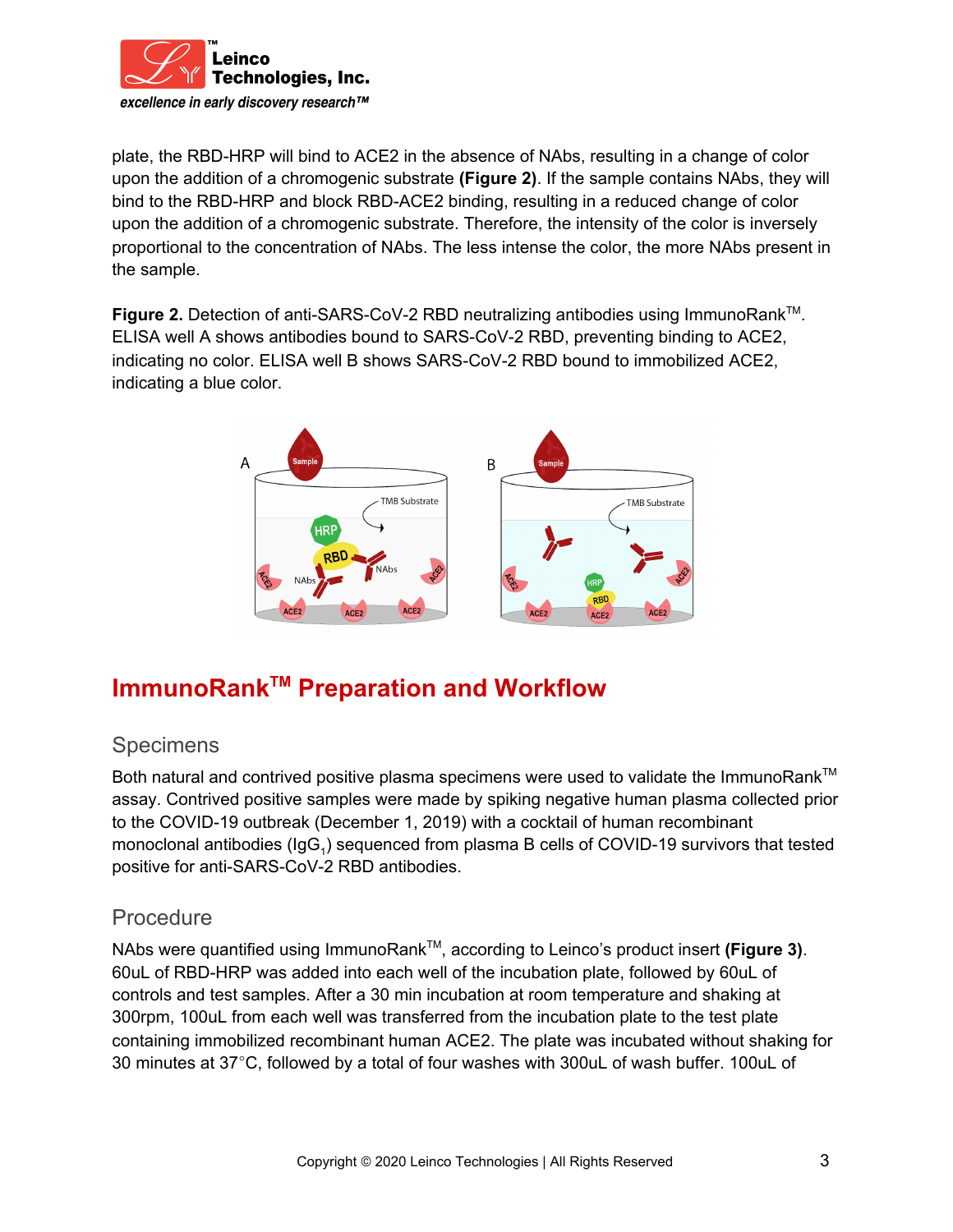

substrate chromogen was added to each well and incubated for 15 minutes at room temperature, protected from direct light. Immediately after the incubation, 50uL of stop solution was added to each well, and absorbance from the color intensity was read at 450nm.





## **Interpretation of Results**

The percent neutralization, or Sample Neutralization Index (SNI), for each sample was determined using the assay's negative control and positive control. The positive control contains a highly neutralizing recombinant human monoclonal anti-SARS-CoV-2 antibody (IgG<sub>1</sub>) sequenced from the plasma B cells of a COVID-19 survivor.

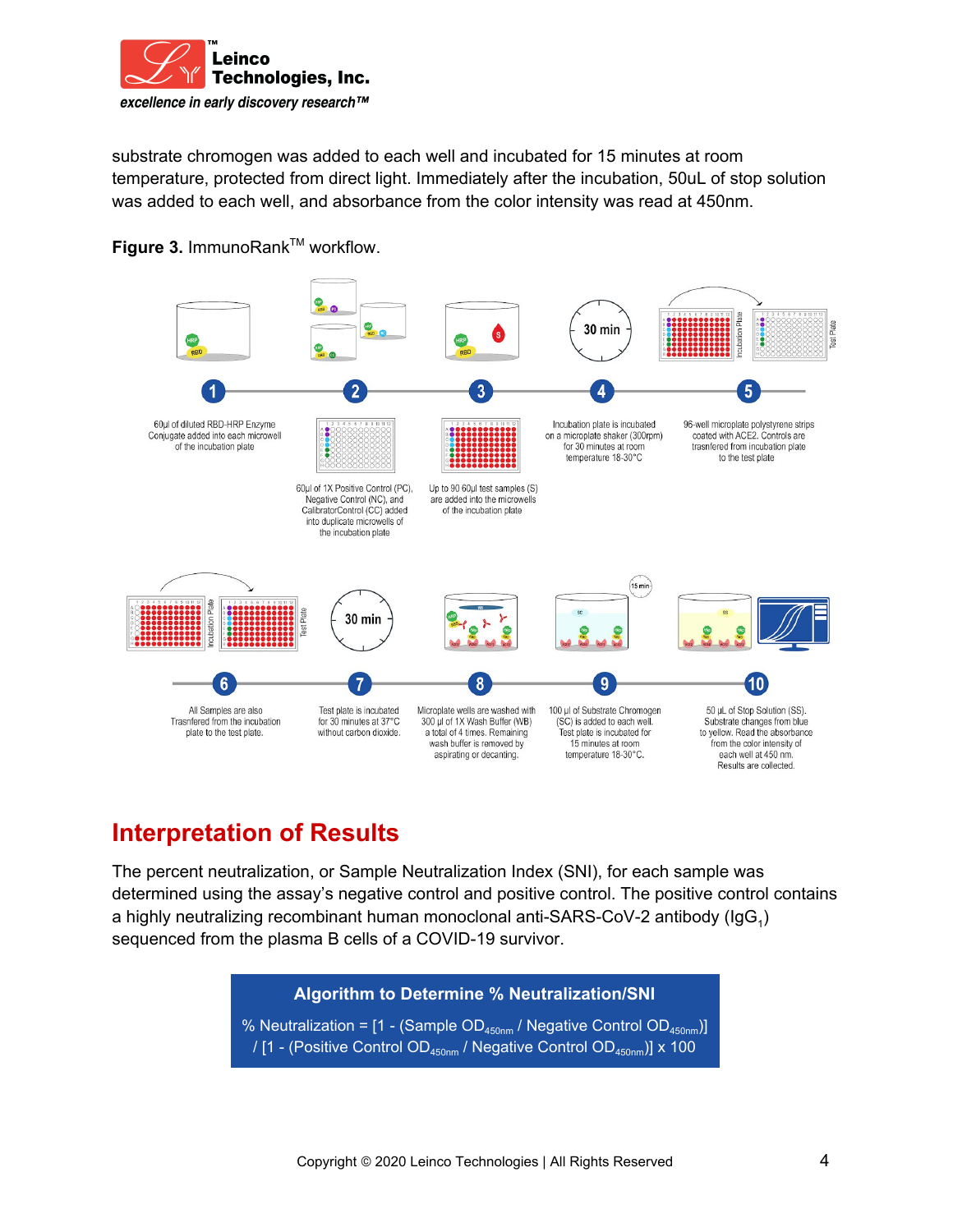

A cutoff value for NAb positivity was determined as > 20%. This cutoff value was assigned based on the mean neutralization of 531 negative plasma samples collected before the COVID-19 outbreak plus 4 times the standard deviation. Based on the percent neutralization, the samples were categorized as negative or positive for NAbs, with positivity ranging from low, moderate, to high levels **(Table 1)**.

#### **Table 1.** Interpretation of percent neutralization values.

| % Neutralization/SNI    | <b>Test Result</b> |
|-------------------------|--------------------|
| $% < 20\%$              | Negative           |
| $20\% \leq % < 50$      | Low levels         |
| $50\% \leq % < 75$      | Moderate levels    |
| $75\% \leq \% \leq 100$ | High levels        |

# **Validation**

#### **Accuracy**

We first verified that purified recombinant ACE2 and RBD could mimic the virus-receptor interactions by incubating RBD-HRP with immobilized ACE2. As expected, RBD bound to immobilized ACE2 in a dose-dependent manner **(Figure 4)**. Furthermore, this interaction was dose-dependently neutralized by recombinant human anti-SARS-CoV-2 RBD monoclonal antibodies, but not by anti-SARS-CoV-2 N-terminal domain (NTD) monoclonal antibodies **(Figure 5)**.



**r-SARS-CoV-2 RBD-HRP Reactivity with r-Human ACE2**

**Figure 4.** Dose-dependent binding curve of SARS-CoV-2 RBD-HRP binding to immobilized ACE2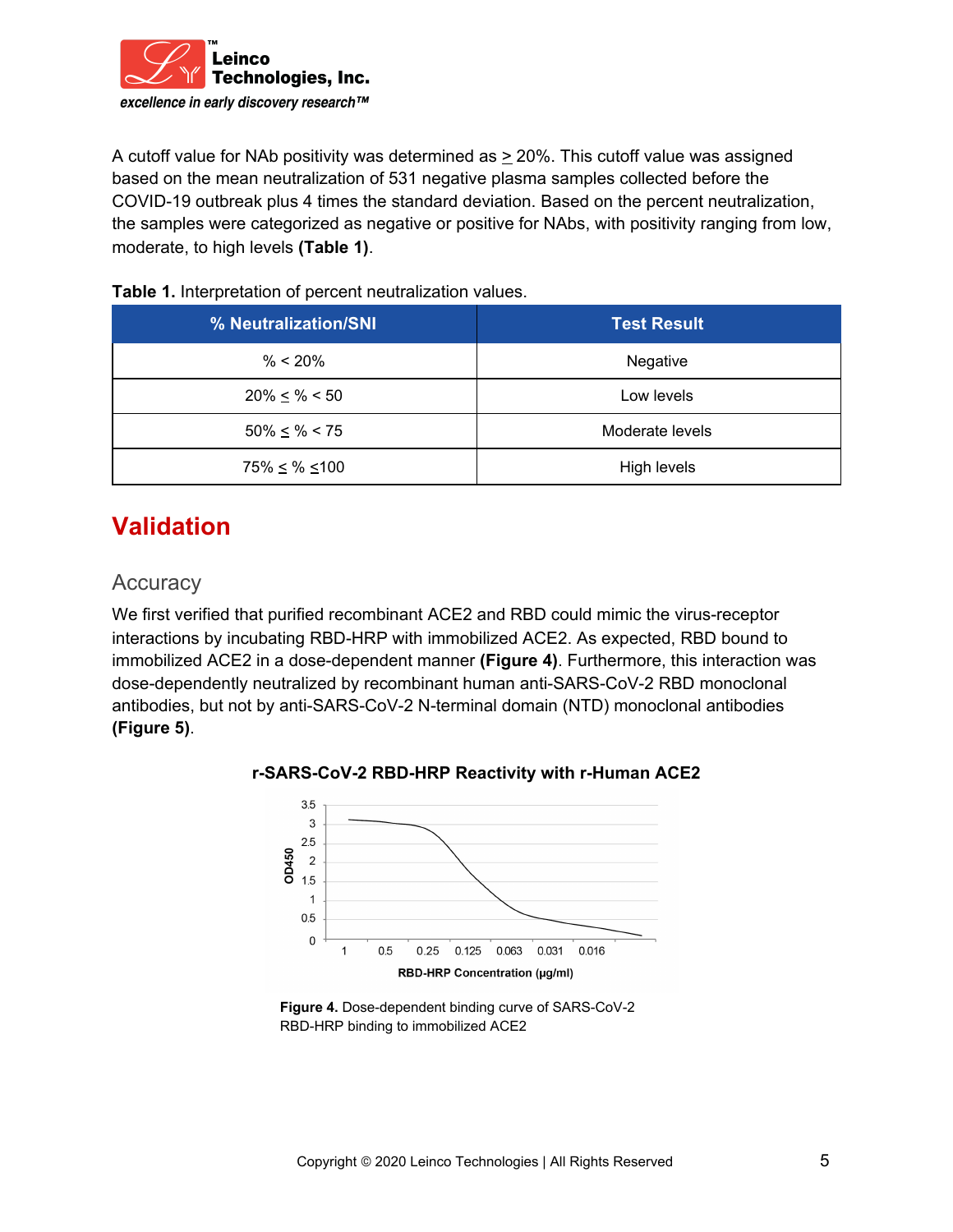



### **COVID-19 ImmunoRank TM Neutralization MICRO-ELISA Serology Assay**

**Figure 5.** Neutralization of SARS-CoV-2 RBD binding to ACE2 by a panel of monoclonal antibodies sequenced from COVID-19 survivors. Clones A-D recognize the SARS-CoV-2 receptor-binding domain (RBD), and clone E is specific for the SARS-CoV-2 N-terminal domain (NTD) of the spike protein. Antibodies were spiked into negative human plasma collected before December 1, 2019.

To confirm the potential of ImmunoRank<sup>™</sup> as a high-throughput surrogate neutralization assay, we compared the percent neutralization of 15 plasma samples from convalescent plasma donors using ImmunoRank™ to the live virus FRNT neutralization titers<sup>17</sup>. 12 of the 15 plasma samples were previously identified as positive for anti-SARS-CoV-2 IgG/IgM antibodies. NAbs were identified in 12 (100%) and 11 (92%) of the convalescent plasma samples by the FRNT and ImmunoRank™, respectively, resulting in a positive percent agreement of 92.0% (Table 2 and Figure 6). Both the FRNT and ImmunoRank<sup>™</sup> assays did not detect NAbs in any of the 3 negative plasma samples, resulting in a negative percent agreement of 100.0% (**Table 2 and Figure 6).** A larger clinical study is in process comparing PRNT titers and ImmunoRank™ SNI values. Based on preliminary results, the comparisons of these two assays suggest a strong correlation in detecting positive and negative samples for the presence of NAbs with high accuracy.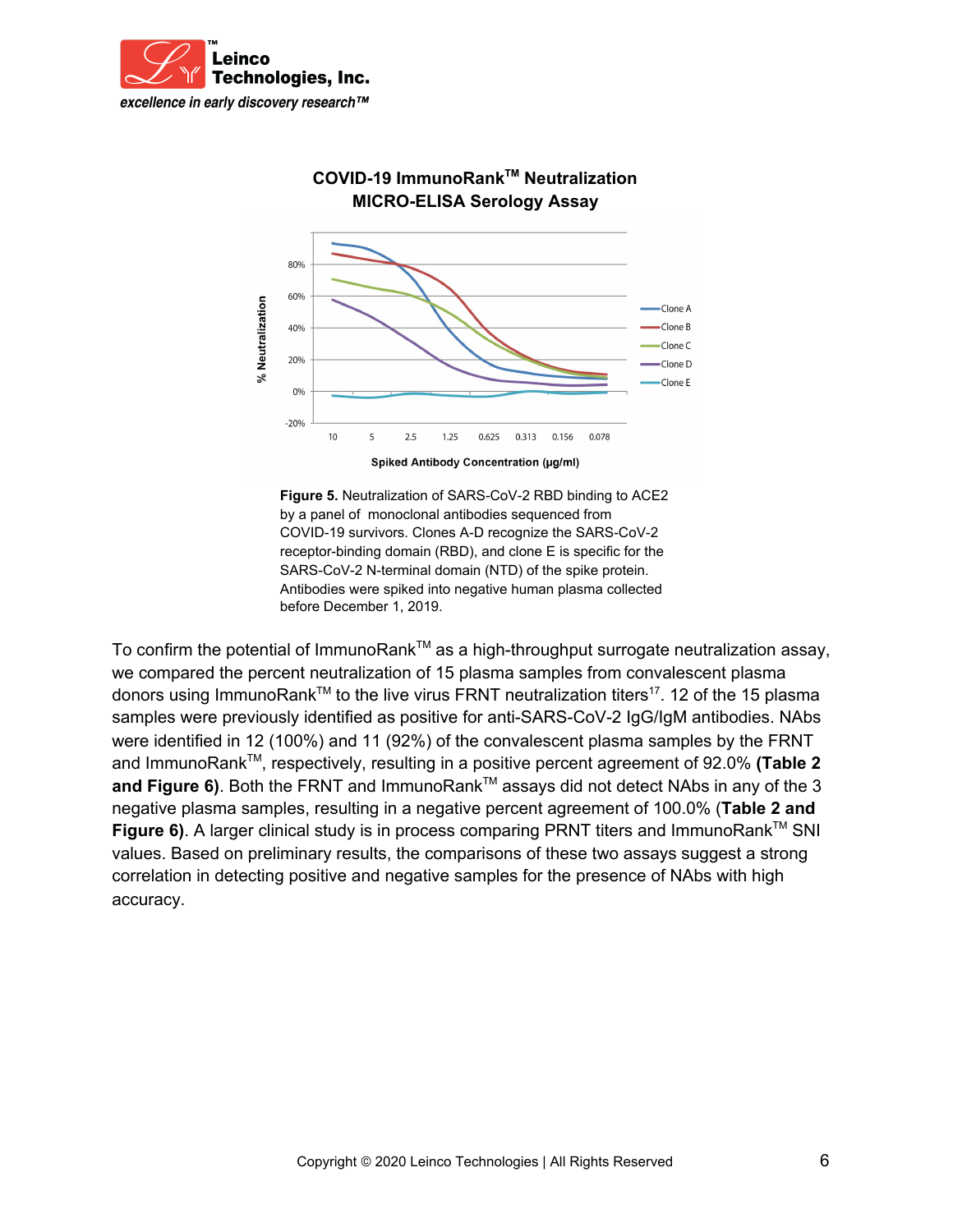

Table 2. Accuracy of the ImmunoRank<sup>™</sup> assay compared to the standard live virus focus reduction neutralization test (FRNT).

| <b>Samples</b>  | <b>FRNT</b> |         | ImmunoRank $TM$ |         | Percent          | 95% Cl*    |
|-----------------|-------------|---------|-----------------|---------|------------------|------------|
|                 | No. Pos     | No. Neg | No. Pos         | No. Neg | <b>Agreement</b> |            |
| <b>Positive</b> | 12          |         | 11              |         | 92.0%            | 64.6-98.5% |
| Negative        |             |         |                 | 3       | 100%             | 43.9-100%  |

**ImmunoRank TM Neutralization vs. Live Virus Neutralization FRNT50**

 $*95\%$  CI determined using the Wilson Method<sup>19</sup>.



Live Virus Neutralization FRNT50

**Figure 6.** Accuracy of the ImmunoRank™ assay compared to the standard live virus focus neutralization test (FRNT) in determining neutralization titers of anti-SARS-CoV-2 antibody negative (n=3) and positive (n=12) convalescent plasma samples. Line represents the positivity cutoff for both assays.

### **Specificity**

We evaluated potentially cross-reacting antibodies by analyzing a total of 55 specimens with specificity for 11 different categories of microorganisms, including the common human coronaviruses NL63, 2293, OC43, HKU1. All samples tested negative, demonstrating that ImmunoRank™ is highly specific for detecting the presence of neutralizing antibodies to SARS-CoV-2 (Table 3). To confirm the specificity of the ImmunoRank<sup>™</sup> assay, we evaluated 531 presumed negative plasma samples collected from healthy US donors before the COVID-19 outbreak (December 1, 2019). Of the negative plasma samples, 527 out of 531 samples were negative for NAbs, resulting in a 99.3% specificity **(Table 3)**.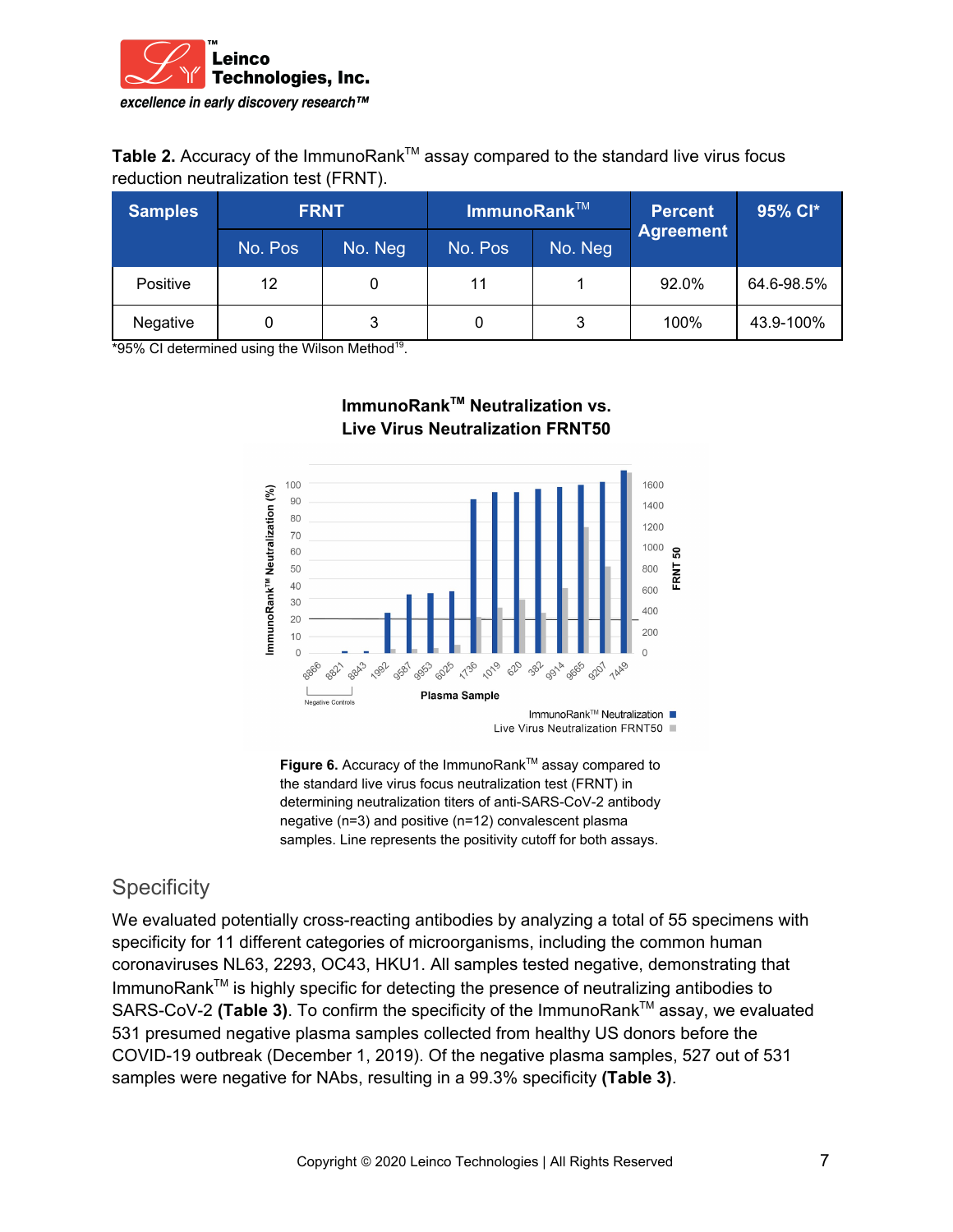

| <b>Antibody Source</b>           | $\mathsf{n}$ | Number of<br><b>Negatives (%)</b> | <b>Antibody Source</b>                       | $\mathsf{n}$ | <b>Number of</b><br><b>Negatives (%)</b> |
|----------------------------------|--------------|-----------------------------------|----------------------------------------------|--------------|------------------------------------------|
| <b>Human</b><br>Coronavirus NL63 | 5            | 5(100)                            | <b>Hepatitis C</b>                           | 5            | 5(100)                                   |
| <b>Human</b><br>Coronavirus 229E | 5            | 5(100)                            | <b>Hepatitis B</b>                           | 5            | 5(100)                                   |
| <b>Human</b><br>Coronavirus OC43 | 5            | 5(100)                            | Haemophilus<br>Influenzae                    | 5            | 5(100)                                   |
| Human<br>Coronavirus HKU1        | 5            | 5(100)                            | <b>Respiratory Syncytial</b><br><b>Virus</b> | 5            | 5(100)                                   |
| Influenza A                      | 5            | 5(100)                            | <b>HIV</b>                                   | 5            | 5(100)                                   |
| Influenza B                      | 5            | 5(100)                            | Negative Human<br>Plasma                     | 531          | 527 (99.3)                               |

#### Table 3. Specificity of the ImmunoRank<sup>™</sup> assay.

#### Precision

To determine intra-assay repeatability and within-laboratory precision, we calculated the percent neutralization values of the positive and negative controls, as well as a contrived positive plasma sample using one ImmunoRank™ kit lot. The assay was performed in triplicate at two separate times per day and on 5 different days<sup>18</sup>. To test the intra-assay repeatability, we calculated the standard deviation (SD) and coefficient of variation (CV) of the triplicate samples within one assay **(Table 4)**. The %CV ranged from 0.6-3.1%, demonstrating a high degree of intra-assay repeatability. We determined the within-laboratory precision by comparing the percent neutralization values within-assay, between assays, and between days **(Table 4)**. Based on the %CV values, which ranged from 0.9%-13%, ImmunoRank™ also shows a high degree of within-laboratory precision.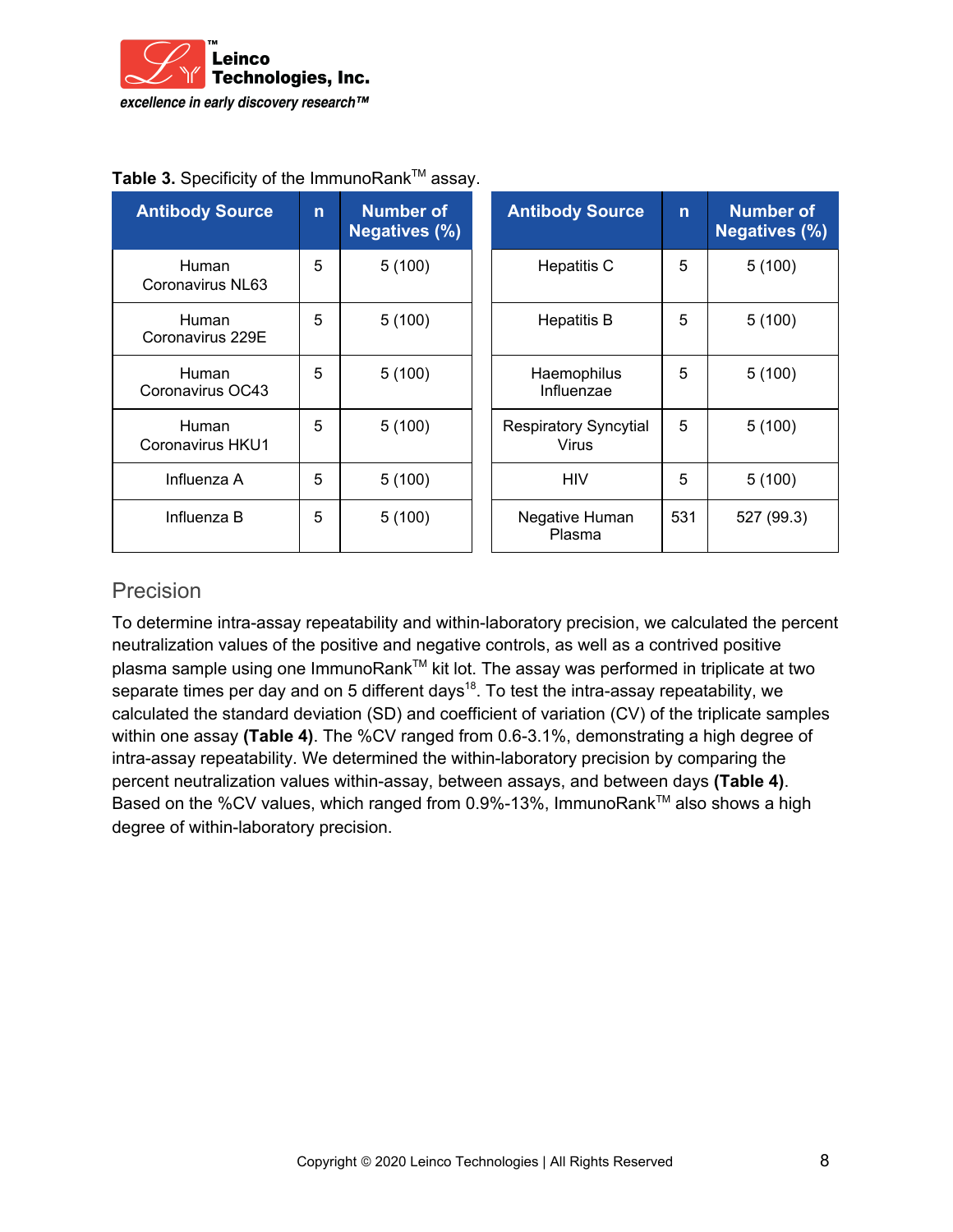

**Table 4.** Intra-assay repeatability and within-laboratory precision of percent neutralization (SNI%) values obtained using ImmunoRank™.

| <b>Sample</b>                                            | $\mathsf{n}$ | <b>Mean</b><br>SNI% | <b>Intra-assay Repeatability</b> |         | <b>Within-laboratory</b><br><b>Precision</b> |         |
|----------------------------------------------------------|--------------|---------------------|----------------------------------|---------|----------------------------------------------|---------|
|                                                          |              |                     | <b>SD</b>                        | %CV     | <b>SD</b>                                    | %CV     |
| Positive Control                                         | 30           | 94%                 | 0.005                            | $0.6\%$ | 0.09                                         | $0.9\%$ |
| <b>Negative Control</b>                                  | 30           | $0\%$               | 0.025                            | N/A     | 0.03                                         | N/A     |
| <b>Contrived Positive</b><br>Plasma Panel                | 30           | 44.9%               | 0.014                            | 3.1%    | 0.058                                        | 13.0%   |
| <b>Contrived Positive</b><br>Plasma Panel Near<br>Cutoff | 21           | 28.1%               | 0.025                            | 8.9%    | 0.033                                        | 11.8%   |

## **Case Study**

#### **Presence of anti-SARS-CoV-2 RBD antibodies in convalescent donor samples**

To evaluate whether ImmunoRank™ could screen convalescent donor samples for NAbs, we tested 100 plasma samples of PCR-confirmed COVID-19 convalescent donors using ImmunoRank™. Only 61% of the convalescent plasma samples contained anti-SARS-CoV-2 RBD NAbs **(Table 5)**. The majority of the positive samples exhibited low-to-moderate neutralization activity (80%). Of these positive samples, 20% showed high neutralization activity, demonstrating highly variable levels of NAbs in convalescent donor samples.

**Table 5.** Percent neutralization of 100 plasma samples from convalescent donors as determined by ImmunoRank™.

| % Neutralization/SNI         | <b>Number of samples</b> |
|------------------------------|--------------------------|
| $<$ 20% (Negative)           | 39                       |
| 21 - 50% (Low positive)      | 33                       |
| 51 - 75% (Moderate positive) | 16                       |
| > 75% (High positive)        | 12                       |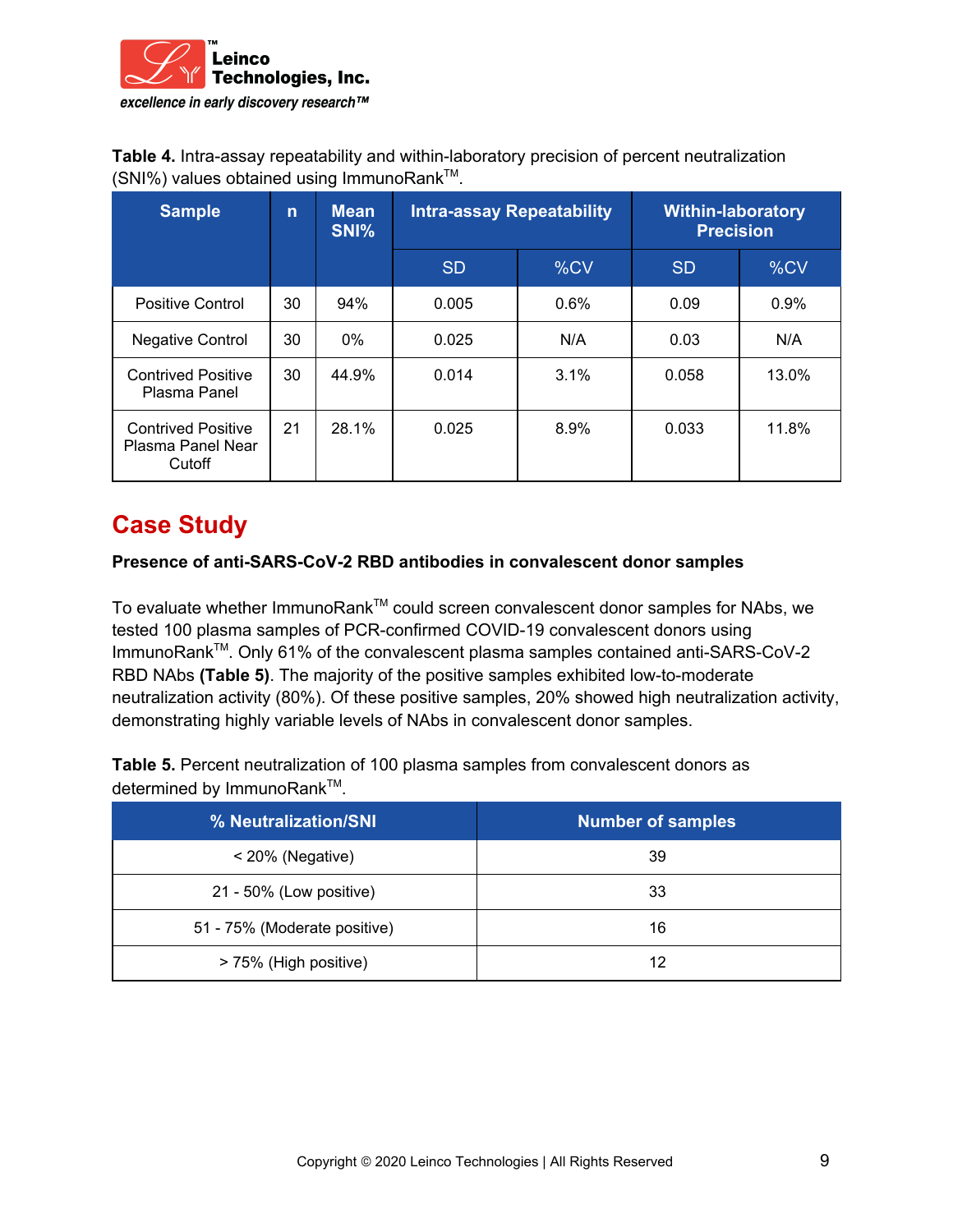

# **Conclusion**

### Validation Studies

The studies presented here demonstrate that the ImmunoRank™ surrogate neutralization assay provides precise, repeatable, and specific quantization of anti-SARS-CoV-2 RBD NAbs. In addition, ImmunoRank<sup>™</sup> correlates well with the live virus FRNT, and is an assay that could replace labor-intensive, expensive, live virus assays that require biosafety containment and take multiple days to complete. In contrast, ImmunoRank™ can be completed in 1-2 hours, does not use live biological materials, and is amenable to high-throughput testing.

### ImmunoRank TM Applications

Although ImmunoRank<sup>™</sup> is not suitable for detecting acute SARS-CoV-2 infection, the assay has several research applications. In our case study, we highlight the application of ImmunoRank<sup>™</sup> in screening COVID-19 recovered patients for the presence of potent NAbs, which is crucial to ensure optimal efficacy of convalescent plasma therapy. These potent NAbs could also be used in downstream analyses, such as structural studies to define the epitopes recognized by these antibodies. A deeper understanding of how SARS-CoV-2 antibodies bind to the RBD and neutralize the virus is crucial to determine novel vaccines and antibody-based therapies. Furthermore, ImmunoRank™ can be used in epidemiological studies, to determine protective immunity, contact tracing, and measuring vaccine efficacy.

**ImmunoRank TM is currently sold as Research Use Only but is under Emergency Use Authorization (EUA) review as an** *in vitro* **diagnostic.**

## **Acknowledgments**

Leinco Technologies would like to give thanks to all those who participated in the collaborative effort in developing and validating ImmunoRank™.

## **References**

- 1. Center for Systems Science and Engineering at Johns Hopkins University. Coronavirus COVID-19 Global Cases. http://coronavirus.jhu.edu/map.html Updated October 31, 2020. Accessed October 31, 2020.
- 2. Chen N, Zhou M, Dong X, Qu J, Gong F, Han Y, Qiu Y, Wang J, Liu Y, Wei Y, Xia J, Yu T, Zhang X, Zhang L. Epidemiological and clinical characteristics of 99 cases of 2019 novel coronavirus pneumonia in Wuhan, China: a descriptive study. Lancet. 2020 Feb 15;395(10223):507-513. doi: 10.1016/S0140-6736(20)30211-7. Epub 2020 Jan 30. PMID: 32007143; PMCID: PMC7135076.